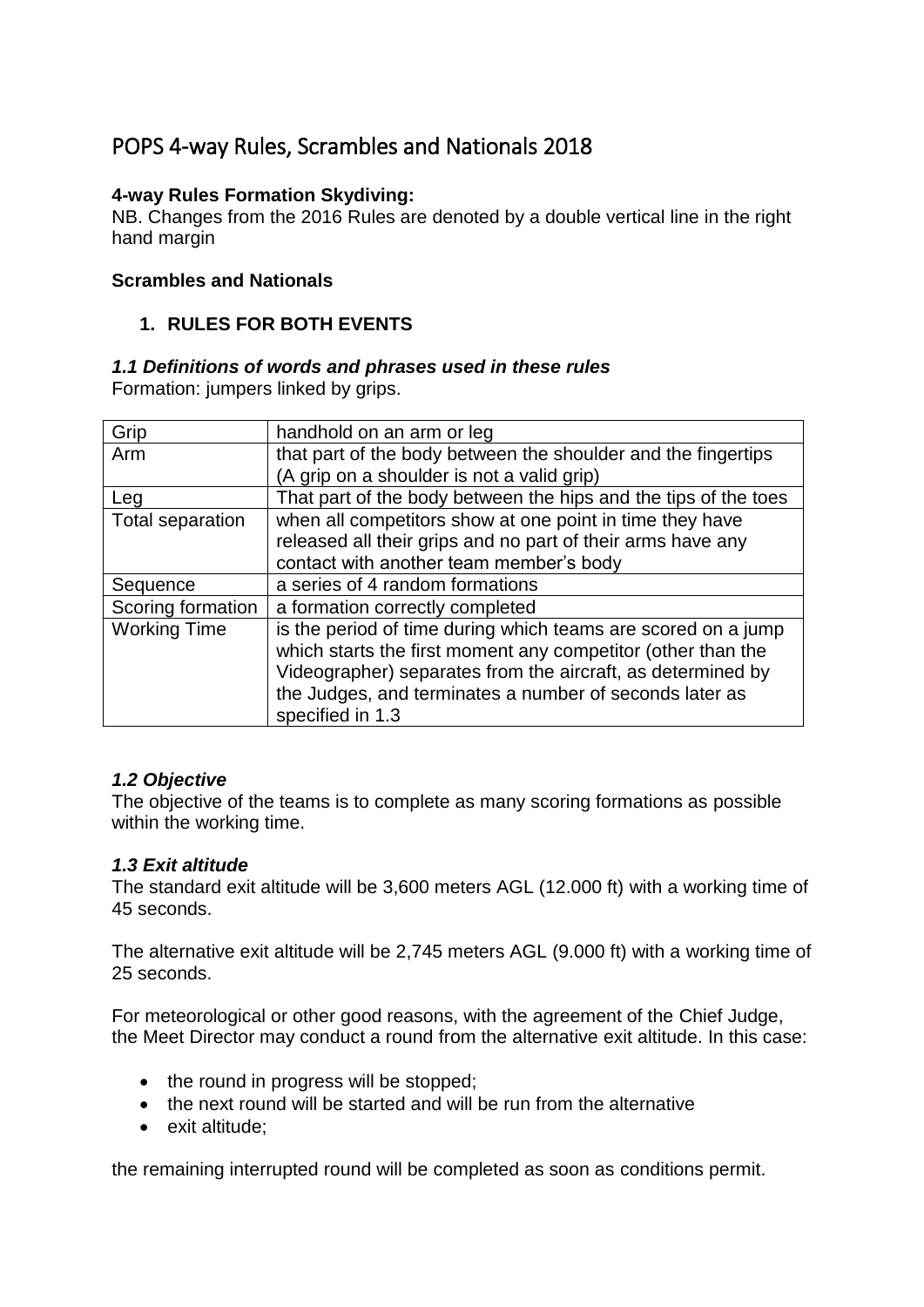If the interrupted round cannot be completed from the standard exit altitude, the teams that have not jumped will finish the round from the alternative exit altitude; the teams that jumped from standard exit altitude in the interrupted round will be rescored using the reduced working time.

# *1.4 Exit procedure*

There are no limitations on the exit other than those imposed by the pilot for safety reasons.

# *1.5 Video recording*

National teams may provide their own freefall videographer. The Organiser will provide a freefall videographer for Scrambles teams and for those National teams that do not provide their own freefall videographer.

# *1.6 Judging*

Five judges will evaluate each team's performance. If five Judges are not available, the Chief Judge may decide to use three judges.

The judges will watch the video of each jump no more than three times. Viewings will be at normal speed unless two judges ask for a reduced speed (no more than 50% of normal speed) as decided by the chief judge for the second/third viewing.

### *1.7 Scoring*

1) A team will score one point for each scoring formation performed in the sequence of each round, within the allotted working time. Teams may continue scoring by continually repeating the sequence

2) For each omission, incorrect formation or lack of complete separation between formations, one point will be deducted from the total points calculated in (1).

3) The total points scored (i.e. the net of (1) and (2)) for all completed rounds will determine the final placings.

In case of a tie (for the first three places only) a tie break jump will be carried out, if possible.

For the tie break round a new sequence draw will be made. If a tie break round is not possible, the highest score in any completed round will determine the higher placing. If a tie still exists, the lowest time taken to complete the last scoring formation in the highest score round will determine the higher placing.

### *1.8 Performance requirements*

The events consist of five rounds of 4-way Nationals (minimum one) and four rounds of 4-way Scrambles (minimum one).

Each round consists of a sequence of four formations determined by a draw from the 2016 IPC FS Competition Rules 4-Way random pool (see attached).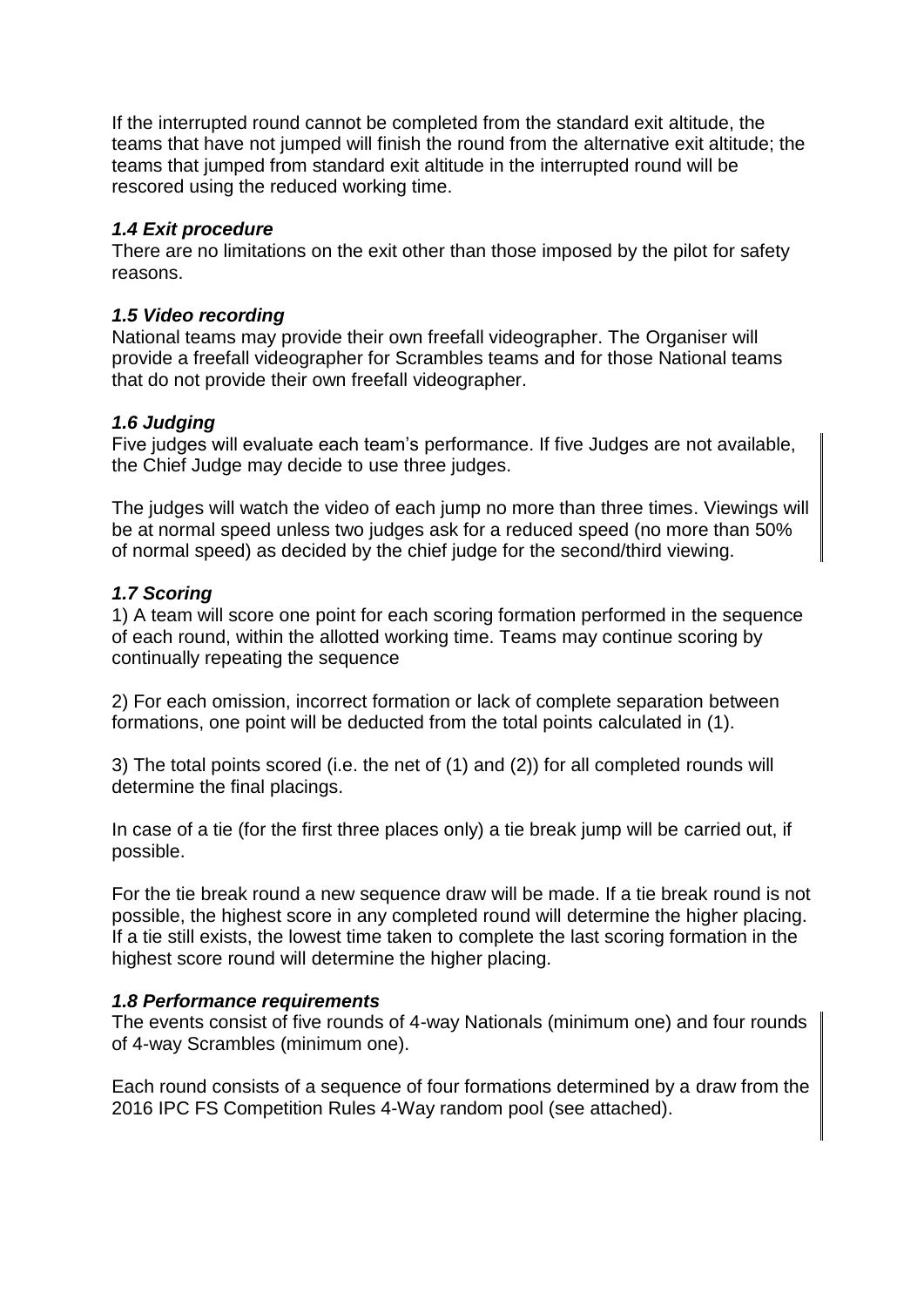The Scrambles sequence will start with formation B – Stairstep Diamond or formation  $E$  – Meeker, each to be used twice in alternating rounds. The remaining formations will be drawn from these formations:

F – Open Accordion, H - Bow, M - Star, N - Crank, O – Satellite and P - Sidebody.

A formation may be used more than once, but not in the same jump.

The Nationals sequence will be drawn from the formations in the random pool. The draw must ensure that each of the random pool formations is used at least once during the five rounds. A formation may be used more than once but not in the same jump.

The National formation jumps will start with one of the following formations: B – Stairstep Diamond, E - Meeker, F – Open Accordion, H – Bow, P – Sidebody. The starting formation order for the five rounds will be determined by a draw. The three other formations in the sequence for a round will be drawn from the formations in the random pool, excluding the starting formation for that round.

The draw must ensure that each of the random pool formations is used at least once during the five rounds. A formation may be used more than once, but not in the same jump.

The draw of the sequences will be supervised by the Chief Judge and the teams will be given not less than two hours knowledge of the draw before the first call for a jump.

It is the responsibility of the team to clearly demonstrate the start of working time, correct scoring formations and total separation to the judges.

However all teams in Scrambles and many teams in National will have a freefall videographer provided by the Organiser. For these teams only (not those with their own videographer), the judges are directed to use flexibility and common-sense in evaluating the performance, even when, due to distance or camera angle, grips or separation cannot be directly seen.

As an example, it may be evident that a controlled formation has been built but one required grip cannot be seen due to camera angle. The judges are directed, in such a case, to score the formation as being correct.

The judges are directed to keep this principle in mind at all times but to apply it only when their experience and instinct would indicate a successful completion of the performance requirement.

#### *1.9 Rejumps*

Rejumps will be awarded by the judges.

A rejump will be awarded, where the video evidence is insufficient for judging purposes.